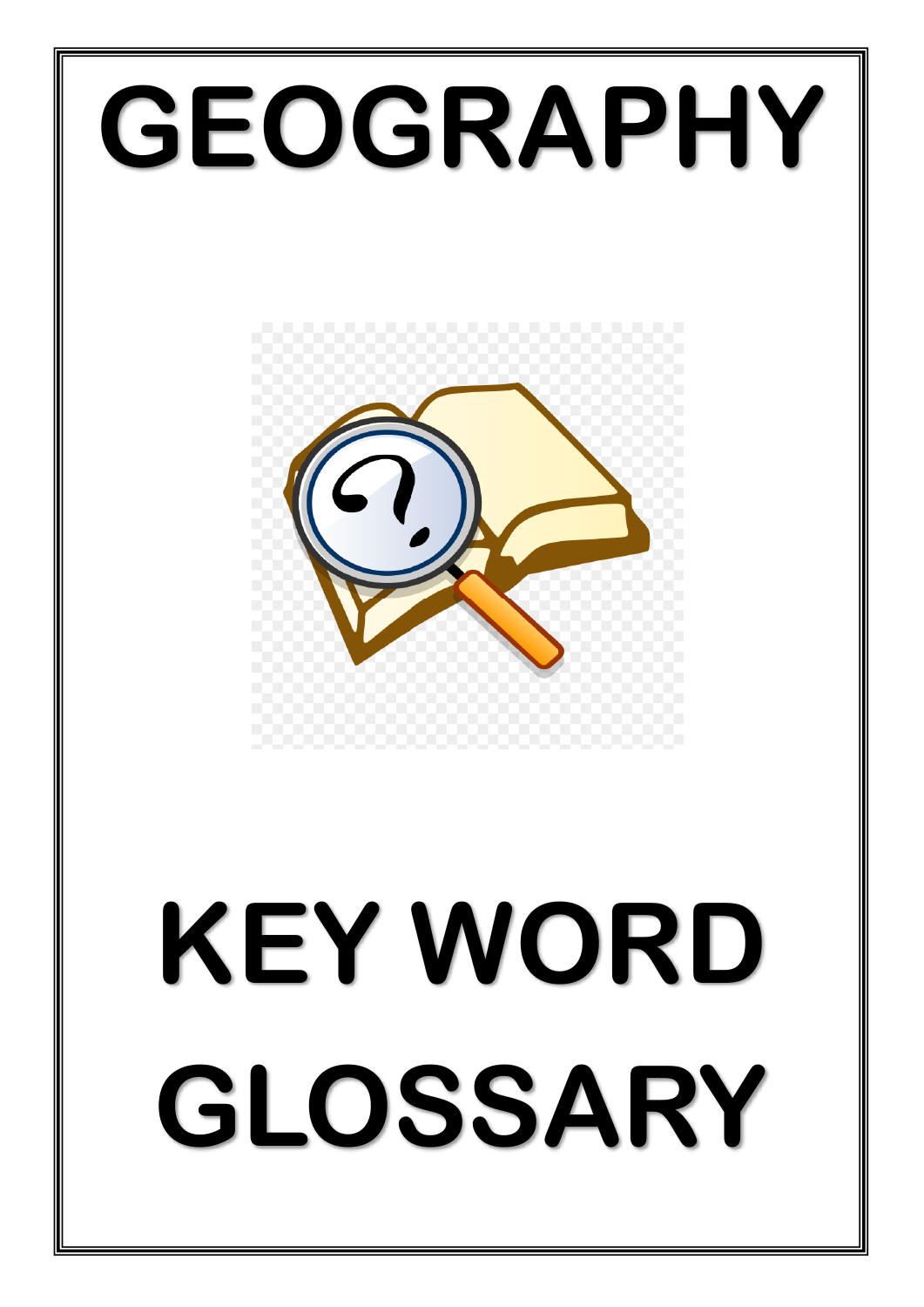## **GEOGRAPHY**

# **KEY WORD GLOSSARY**

## PAPER 1

UK Physical Landscapes

| <b>Keyword</b>              | <b>Definition</b>                                                                                                                                                         |
|-----------------------------|---------------------------------------------------------------------------------------------------------------------------------------------------------------------------|
| 1. Abrasion                 | When pebbles grind along the cliff in a sand-papering<br>effect.                                                                                                          |
| 2. Attrition                | When rocks that the waves are carrying knock against each<br>other or the cliff. They break apart to become smaller and<br>more rounded.                                  |
| Backwash<br>3.              | is the water rolling down, away from the beach.                                                                                                                           |
| 4. Biological<br>weathering | the roots of plants, especially trees, can grow into cracks in<br>a rock and split the rock apart.                                                                        |
| 5. Chemical<br>weathering   | Rainwater is slightly acidic. When rain falls on rocks such as<br>limestone and chalk a weak chemical reaction takes place,<br>causing the rock to weaken and break down. |
| 6. Confluence               | A point where two streams or rivers meet                                                                                                                                  |
| 7. Constructive<br>waves    | A powerful wave with a strong swash that surges up a<br>beach.                                                                                                            |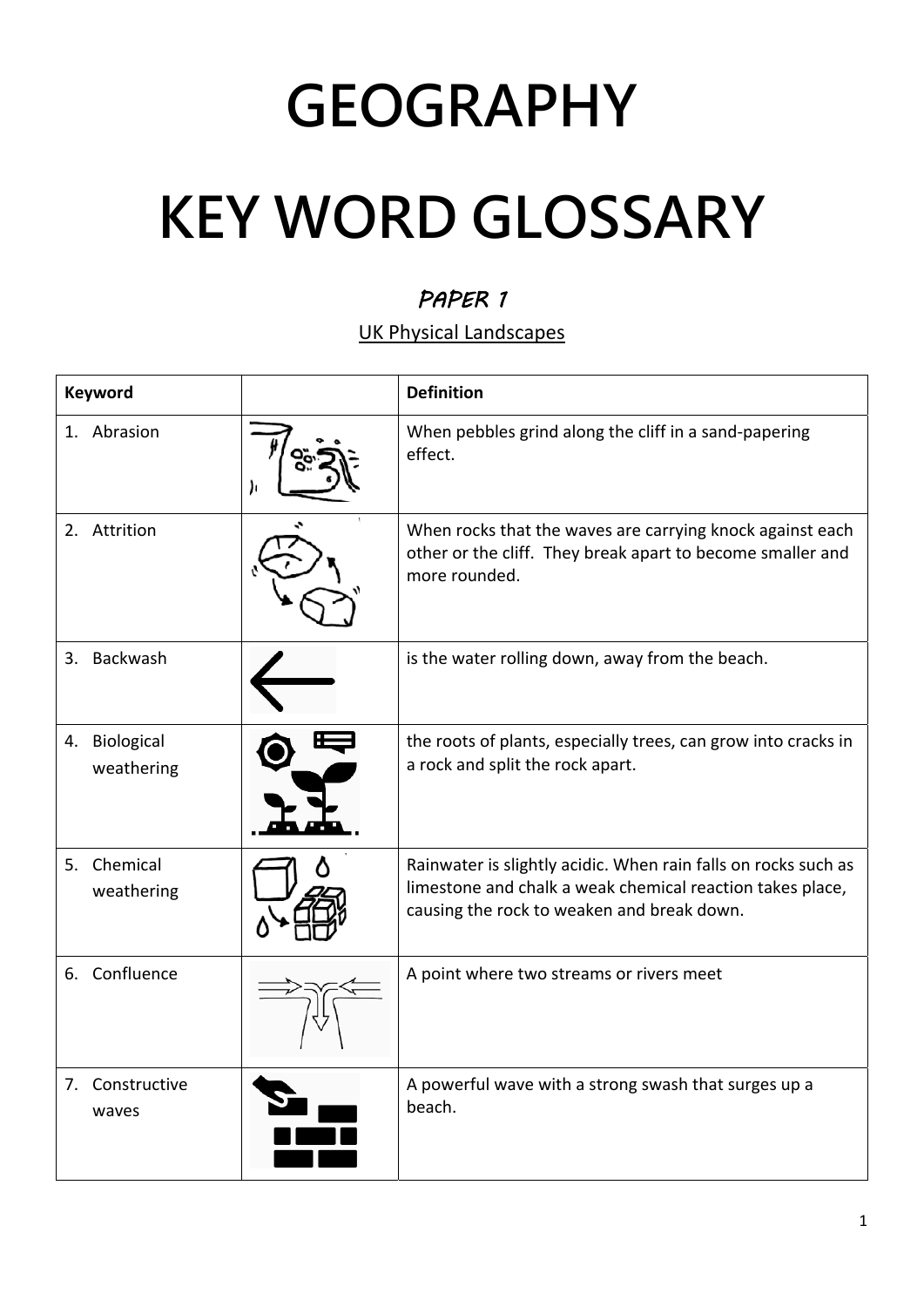| 8. Deposition           |       | A process where sediments are dropped by the river or<br>wave that carried them.                                                                          |
|-------------------------|-------|-----------------------------------------------------------------------------------------------------------------------------------------------------------|
| Destructive waves<br>9. |       | A wave formed by a local storm that crashes down onto a<br>beach and has a powerful backwash.                                                             |
| 10. Discharge           |       | The volume and speed at which water flows through the<br>river channel                                                                                    |
| 11. Erosion             |       | The wearing away and removal of material by a moving<br>force, such as a river or a breaking wave.                                                        |
| 12. Groundwater flow    |       | Water which runs in the ground/rock back into the sea                                                                                                     |
| 13. Hard engineering    | 35552 | Building artificial structures such as sea walls aimed at<br>controlling natural processes.                                                               |
| 14. Hydraulic action    |       | this results from the sheer force of the water hitting the<br>cliffs and wearing them away.                                                               |
| 15. Igneous             |       | Rocks created by volcanic activity when magma or lava<br>cools, forming rocks made of crystals that are usually hard.<br>Examples are granite and basalt. |
| 16. Infiltration        |       | Water which drains downwards into the soil                                                                                                                |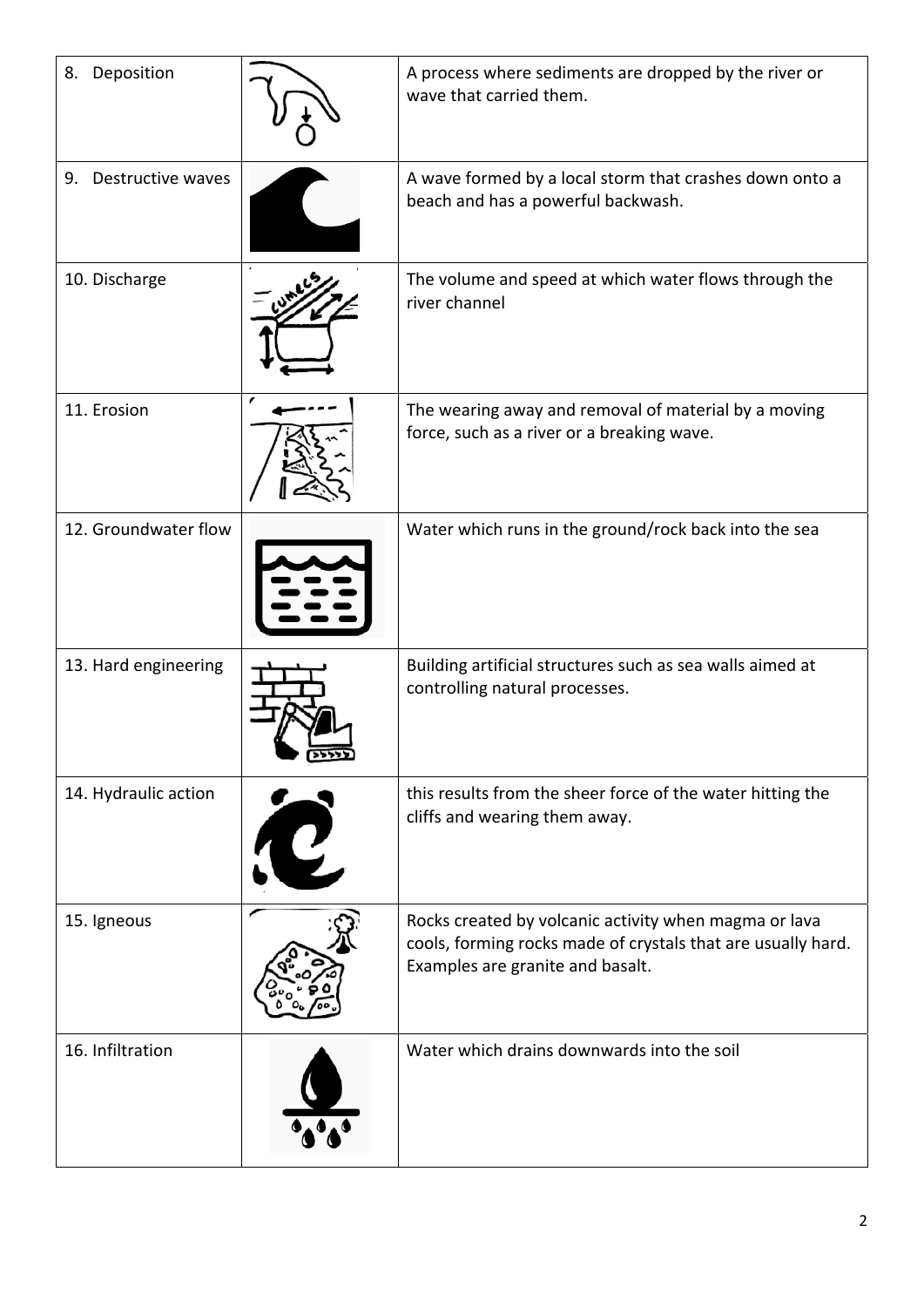| 17. Longshore drift          | The movement of material along a beach transported by<br>wave action.                                                                                                                                                                                                                 |
|------------------------------|---------------------------------------------------------------------------------------------------------------------------------------------------------------------------------------------------------------------------------------------------------------------------------------|
| 18. Mass movement            | is the movement of rocks and soil downslope due to<br>gravity, helped by weaker rocks, steep slopes and heavy<br>rainfall. Mass movements can be very slow - only a few<br>millimetres a year - or sudden and rapid.                                                                  |
| 19. Mechanical<br>weathering | For example, freeze-thaw weathering this happens when<br>rainwater enters cracks or gaps in the rock and then freezes<br>if temperatures drop below zero. The water expands as it<br>turns into ice and then exerts pressure on the rock, causing<br>it to break into smaller pieces. |
| 20. Metamorphic              | Rocks are formed from other rocks changed by extreme<br>pressure or heat. They are usually formed from layers or<br>bands of crystals and are very hard. Examples are slate and<br>marble.                                                                                            |
| 21. Prevailing wind          | Direction from which wind usually blows.                                                                                                                                                                                                                                              |
| 22. Saltation                | A process by which sediment is transported by being<br>bounced along a river bed or sea floor.                                                                                                                                                                                        |
| 23. Sedimentary              | Rocks are formed of small particles that have been eroded,<br>transported and deposited in layers. For example,<br>sandstone or limestone.                                                                                                                                            |
| 24. Sliding                  | Where material moves rapidly downslope in one go, for<br>example, in a landslide. In a slump, the material often<br>rotates as it moves.                                                                                                                                              |
| 25. Slumping                 | Saturated soils and weak rock flow down the slope, often<br>where there is permeable rock on top of impermeable rock.                                                                                                                                                                 |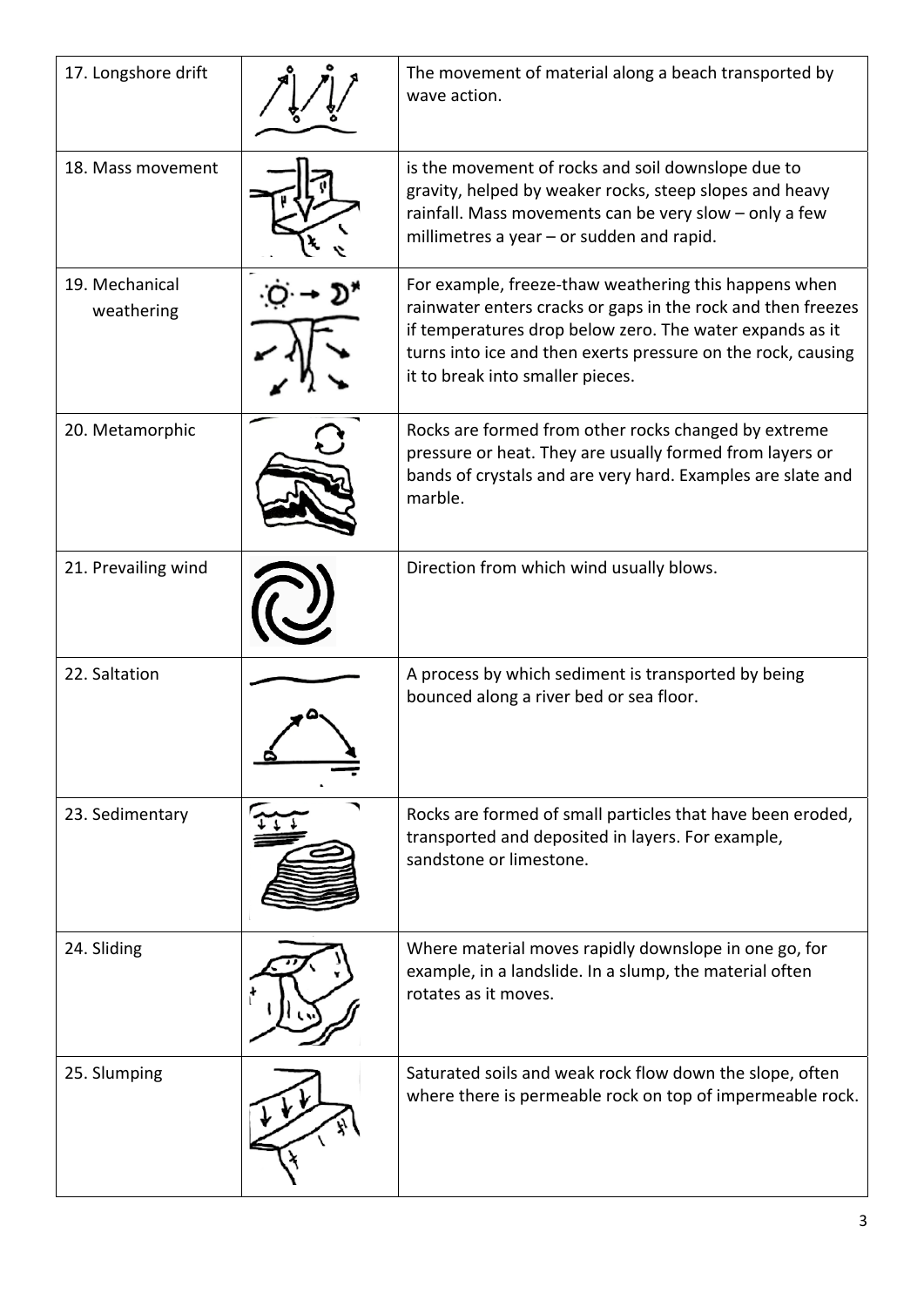| 26. Soft engineering             | A sustainable approach to managing the coast which out<br>using artificial structures.                                                                           |
|----------------------------------|------------------------------------------------------------------------------------------------------------------------------------------------------------------|
| 27.<br>Solution (erosion)        | This is the chemical action on rocks by seawater. It is most<br>effective on limestone rocks, in which the calcium is<br>dissolved and carried away in solution. |
| 28. Solution<br>(transportation) | Some minerals will be dissolved in water.                                                                                                                        |
| 29. Surface runoff               | Water which runs over the surface of the ground, e.g. rivers                                                                                                     |
| 30. Suspension                   | Small particles (silt and clay-sized) are carried within the<br>water by turbulent flow.                                                                         |
| 31. Swash                        | is the water rolling up towards the beach.                                                                                                                       |
| 32. Traction                     | The transport of sediment along a river bed or the sea floor<br>through a rolling action.                                                                        |
| 33. Velocity                     | How fast the water is flowing.                                                                                                                                   |
| 34. Weathering                   | is the breakdown and decay of rock by natural processes,<br>usually acting on the river valley sides.                                                            |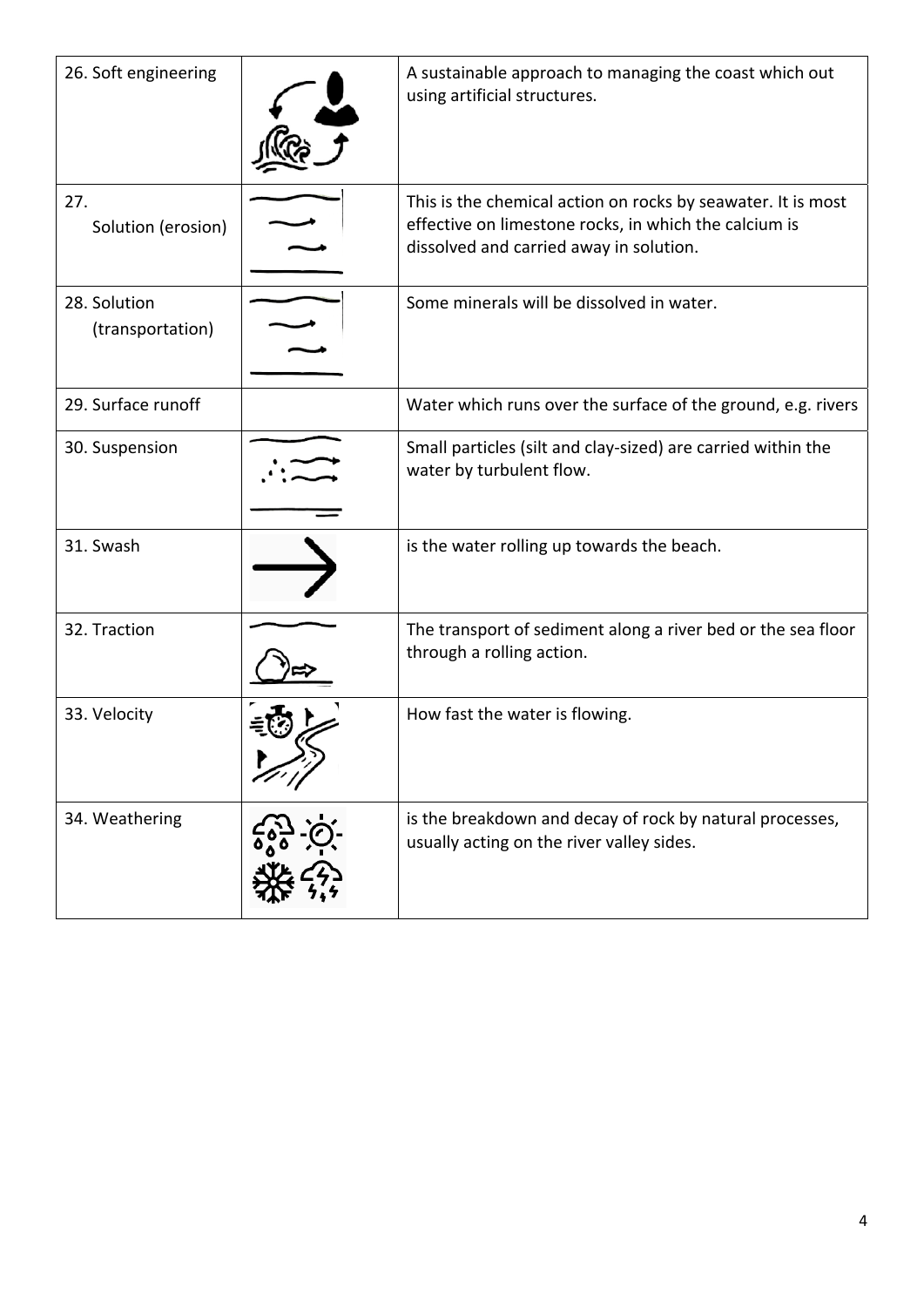## Weather and Climate

| <b>Key Word</b>         | <b>Definition</b>                                                                                                                                                         |
|-------------------------|---------------------------------------------------------------------------------------------------------------------------------------------------------------------------|
| 35. Axial tilt          | Over 40,000 years the angle of tilt changes, a greater<br>angle of tilt is associated with higher summer<br>temperatures but cooler winters.                              |
| 36. Climate             | The average weather conditions of an area over 25/30<br>years.                                                                                                            |
| 37. Deforestation       | Permanently removing forest so the land can be used<br>for something else.                                                                                                |
| 38. Drought             | An extended period of lower than normal<br>rainfall/precipitation, causing water shortages                                                                                |
| 39. Eccentricity        | Over 100,000 there are changes in the shape of the<br>earth's orbit, more circular for warmer (interglacial<br>periods) and more elliptical for cooler (glacial periods). |
| 40. Ice cores           | A section of ice drilled from a glacier showing the layers<br>of ice created over time.                                                                                   |
| 41. Milankovitch cycles | Long term variations in the orbit of the Earth around<br>the Sun which results in long term changes in climate.                                                           |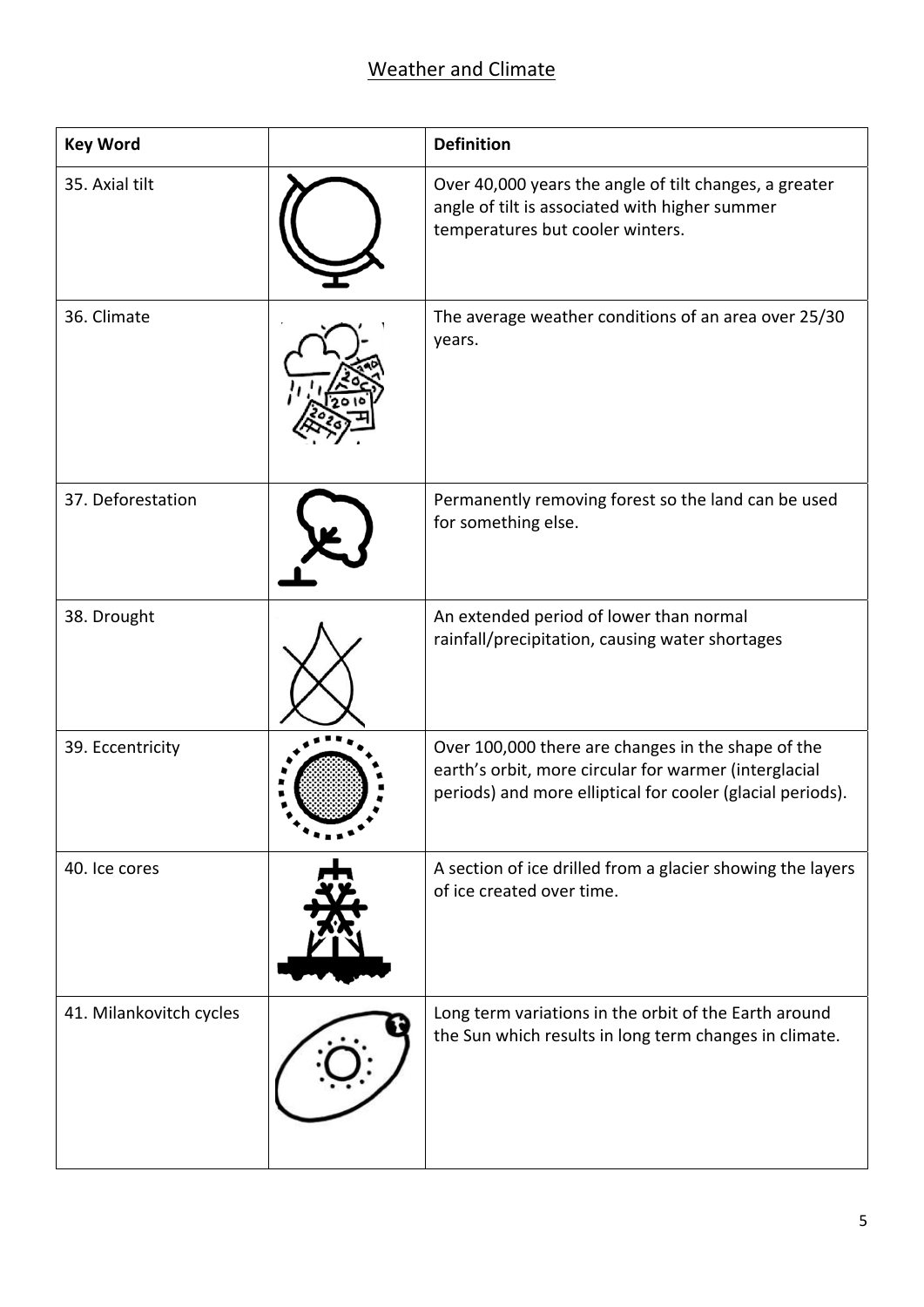| 42. Ocean current                       | A directed movement of ocean water. The currents are<br>made from forces acting on the water, such as, wind,<br>different temperatures and earth's rotation.          |
|-----------------------------------------|-----------------------------------------------------------------------------------------------------------------------------------------------------------------------|
| 43. Precession                          | Over 24,000 years the earth wobbles on its axis creating<br>bigger or smaller differences between summer and<br>winter.                                               |
| 44. Prevailing Winds                    | Direction from which wind usually blows.                                                                                                                              |
| 45. Quaternary period                   | The current period of geological time.                                                                                                                                |
| 46. Solar variation<br>(sunspot theory) | Activity in the sun which means more energy reaches<br>the Earth leading to warmer temperatures.                                                                      |
| 47. Tree rings<br>(dendrochronology)    | Using tree rings to record changes in short-medium<br>term changes in climate.                                                                                        |
| 48. Tropical cyclones                   | This has wind speeds of over 63km per hour. Tropical<br>storms can develop into tropical cyclones, hurricanes or<br>typhoons with wind speeds of over 119km per hour. |
| 49. Weather                             | The day-to-day conditions of the atmosphere e.g.<br>temperature, precipitation, cloud cover etc.                                                                      |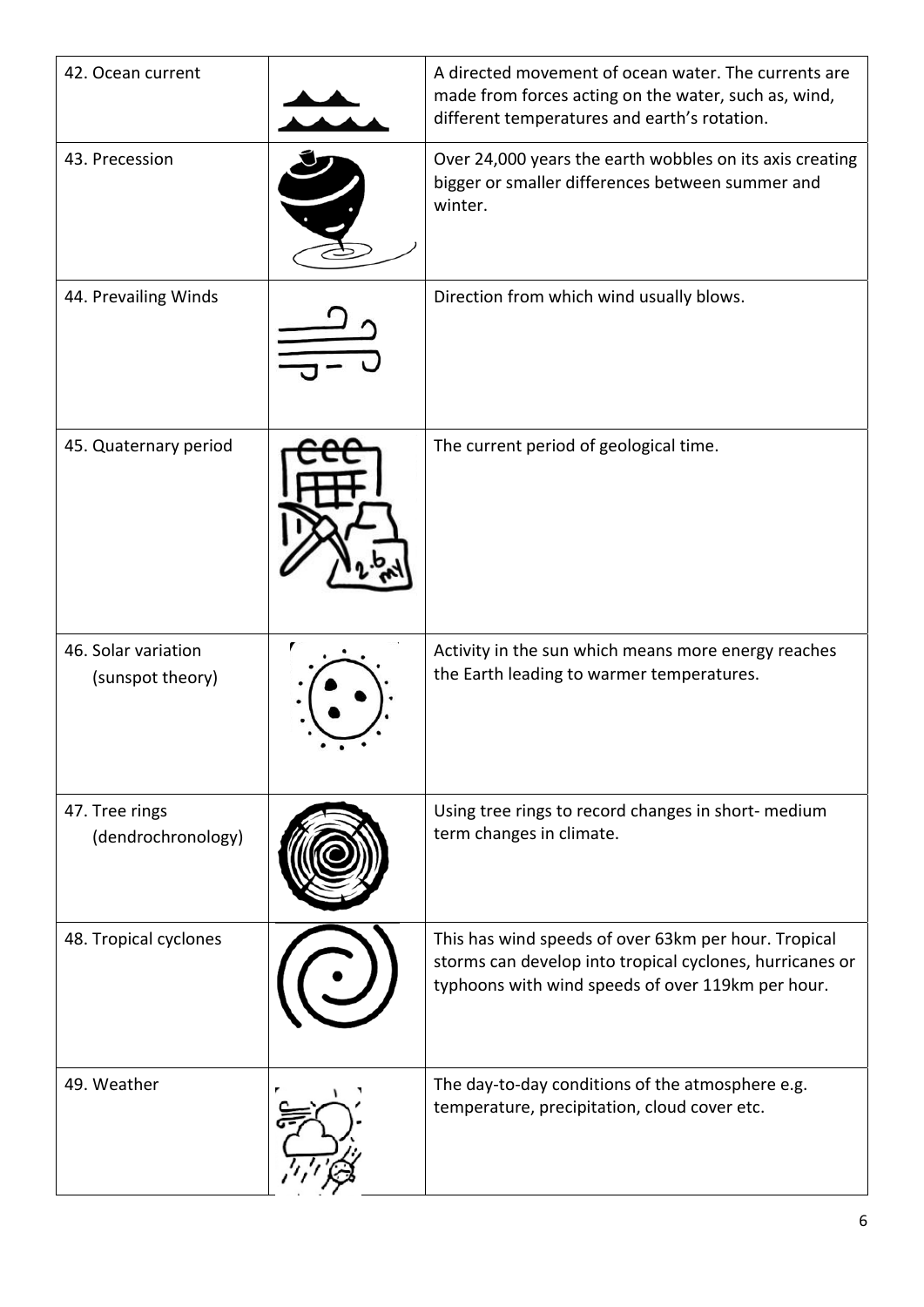#### **Ecosystems**

| <b>Key Word</b>           | <b>Definition</b>                                                                                                         |
|---------------------------|---------------------------------------------------------------------------------------------------------------------------|
| 50. Abiotic               | The non-living parts of an ecosystem such as climate,<br>temperature, water and soil type.                                |
| 51. Biodiversity          | The number and variety of living species found in a<br>specific area                                                      |
| 52. Biome                 | An ecosystem on a global scale. Put together, the<br>world's biomes make up the biosphere - all living things<br>on earth |
| 53. Biotic                | The living parts of an ecosystem                                                                                          |
| 54. Carbon sink           | An environmental reservoir that absorbs and stores<br>more carbon than it releases                                        |
| 55. Deciduous<br>woodland | Trees which lose their leaves in winter.                                                                                  |
| 56. Deforestation         | Permanently removing forest so the land can be used<br>for something else.                                                |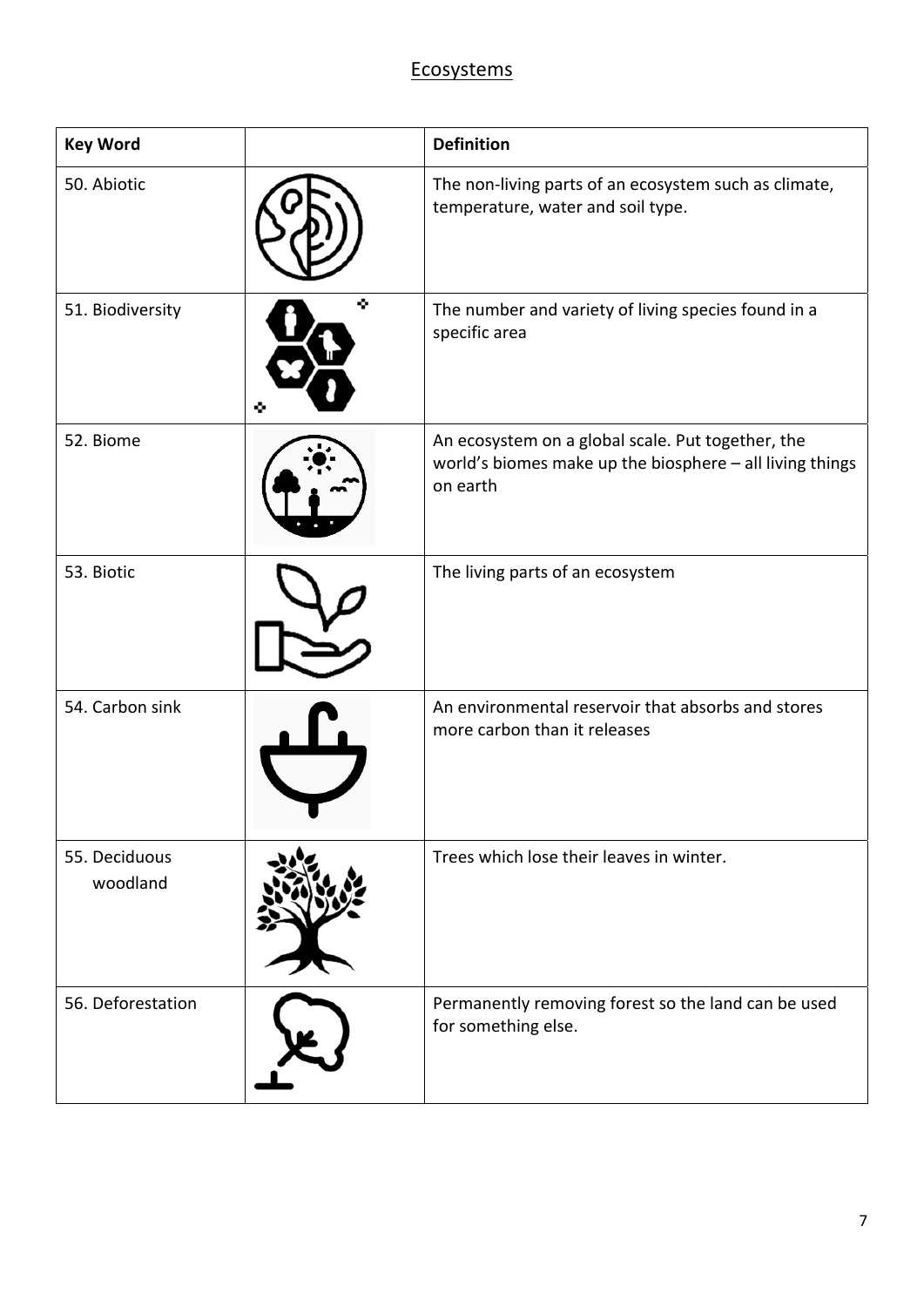| 57. Drought                    | An extended period of lower than normal<br>rainfall/precipitation, causing water shortages                                                      |
|--------------------------------|-------------------------------------------------------------------------------------------------------------------------------------------------|
| 58. Subsistence                | Where the resources available provide the basic needs<br>for survival                                                                           |
| 59. Sustainable<br>development | Development that meets the needs of the present<br>without compromising (limiting) the ability of future<br>generations to meet their own needs |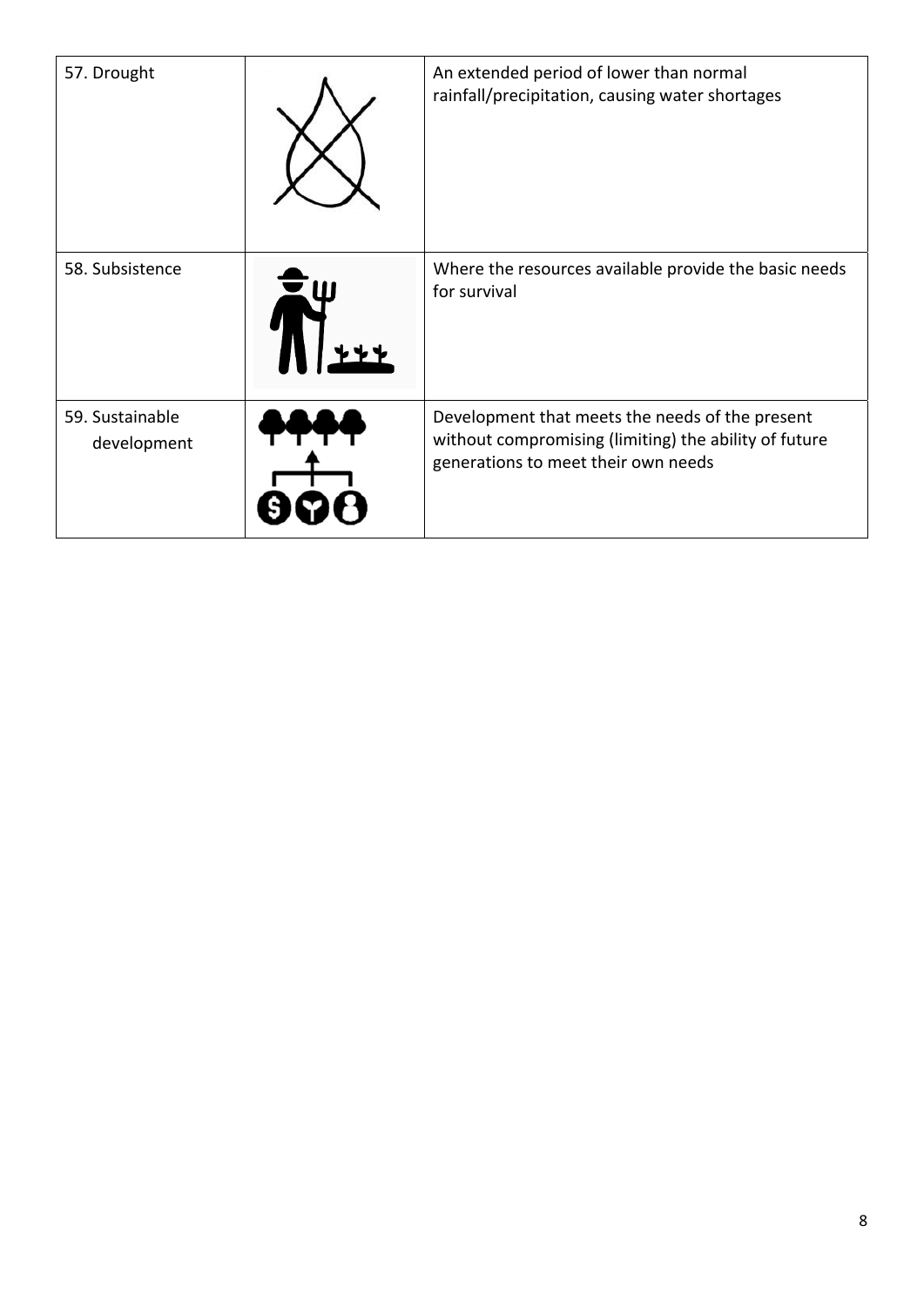## PAPER 2

## Changing Cities

| <b>Key Word</b>                        | <b>Definition</b>                                                                                                                                                   |
|----------------------------------------|---------------------------------------------------------------------------------------------------------------------------------------------------------------------|
| 60. Birth rate                         | The number of babies born per 1000 people                                                                                                                           |
| 61. Central Business District<br>(CBD) | The central area of a city, where land use is<br>dominated by department stores, specialist and<br>variety of stores, offices, cinemas, theatres and<br>hotels.     |
| 62. Counter-urbanisation               | The movement of people and employment from<br>major cities to smaller settlement and rural areas<br>located beyond the city or to more distant towns and<br>cities. |
| 63. Death rate                         | The number of deaths per 1000 people                                                                                                                                |
| 64. Deindustrialisation                | The decline of industrial activity in a region.                                                                                                                     |
| 65. Function                           | The purpose of a particular area e.g. for residential<br>use, recreation or shopping.                                                                               |
| 66. Inner city                         | The area around the CBD - usually built before 1918<br>in the UK.                                                                                                   |
| 67. Land use                           | The types of buildings or other features that are found<br>in the area, e.g. terraced housing, banks, industrial<br>estates, roads and parks.                       |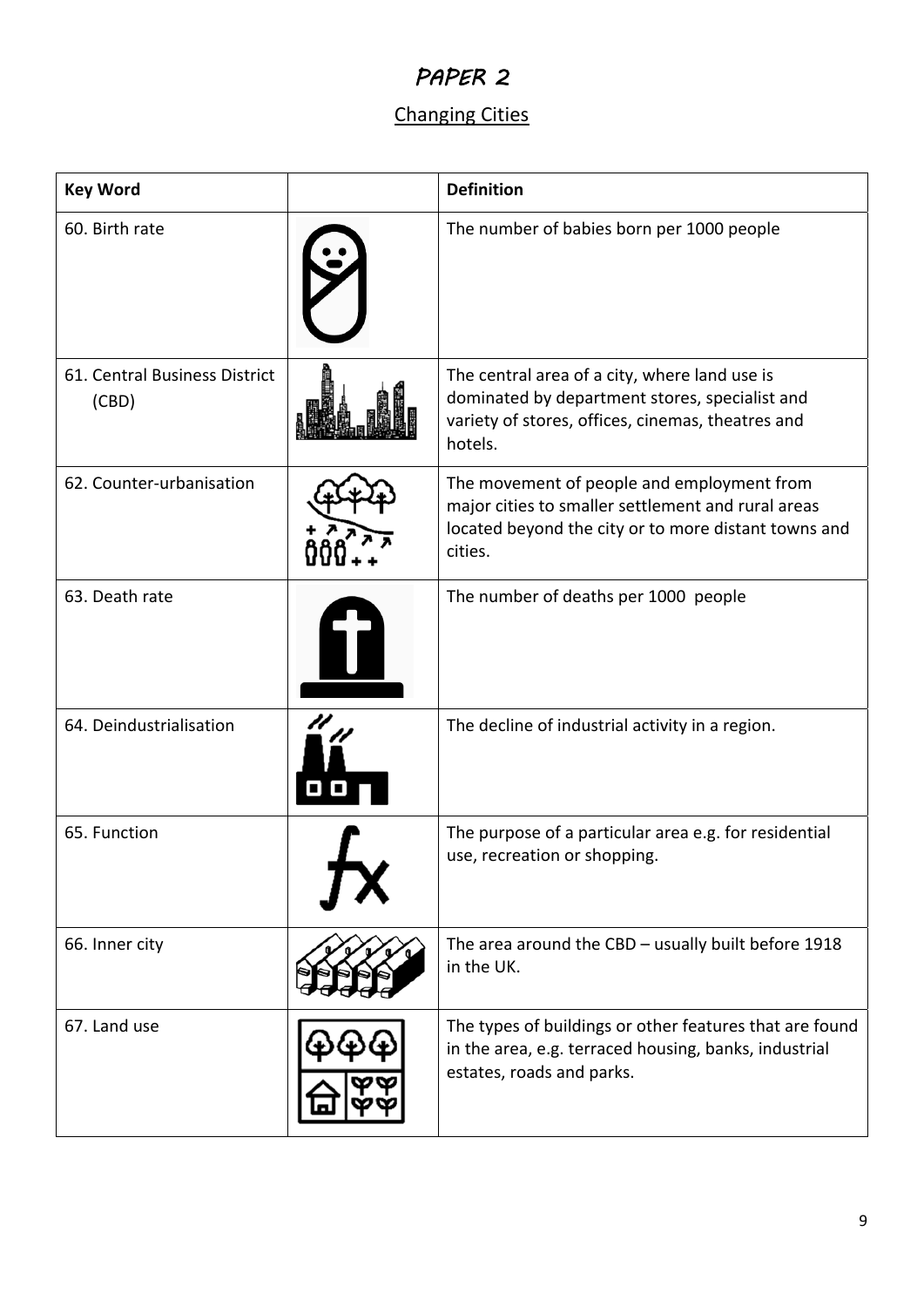| 68. Natural Increase      |     | Death rate minus birth rate                                                            |
|---------------------------|-----|----------------------------------------------------------------------------------------|
| 69. Population density    |     | The number of people per square kilometre.                                             |
| 70. Pull factor           |     | The reasons why people move to a place $-$ positive<br>factors                         |
| 71. Push factor           |     | The reasons why people to choose to leave a place $-$<br>negative factors              |
| 72. Re-urbanisation       |     | The movement of people back towards city centres<br>away from rural areas and suburbs. |
| 73. Rural                 |     | The countryside                                                                        |
| 74. Rural-urban migration |     | The movement of people from the countryside to the<br>city                             |
| 75. Settlement            | ''' | A place where people live $-$ it could be a hamlet,<br>village or a city.              |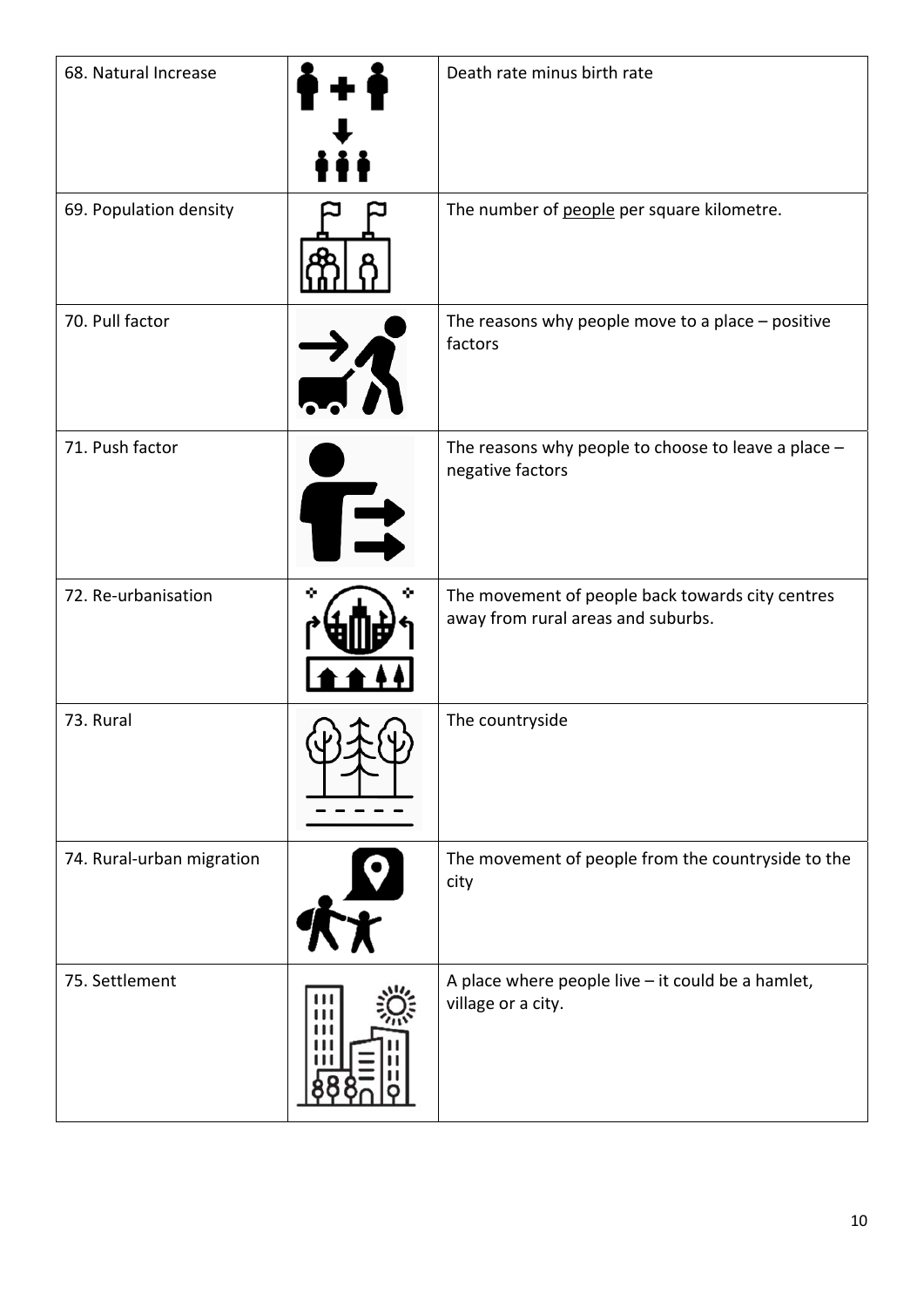| 76. Site            | The land a settlement is built on (physical<br>characteristics).                                                             |
|---------------------|------------------------------------------------------------------------------------------------------------------------------|
| 77. Situation       | The location of a place relative to its surroundings and<br>other places.                                                    |
| 78. Suburbanisation | The outward spread of the built-up area, often at a<br>lower density compared to the older parts of town.                    |
| 79. Suburb          | The area on the edge of the city. Many suburbs were<br>build after 1945 and get newer as they reach the edge<br>of the city. |
| 80. Urban           | Built up areas - towns and cities                                                                                            |
| 81. Urbanisation    | The increase in the percentage of people living in<br>towns and cities, causing them to grow.                                |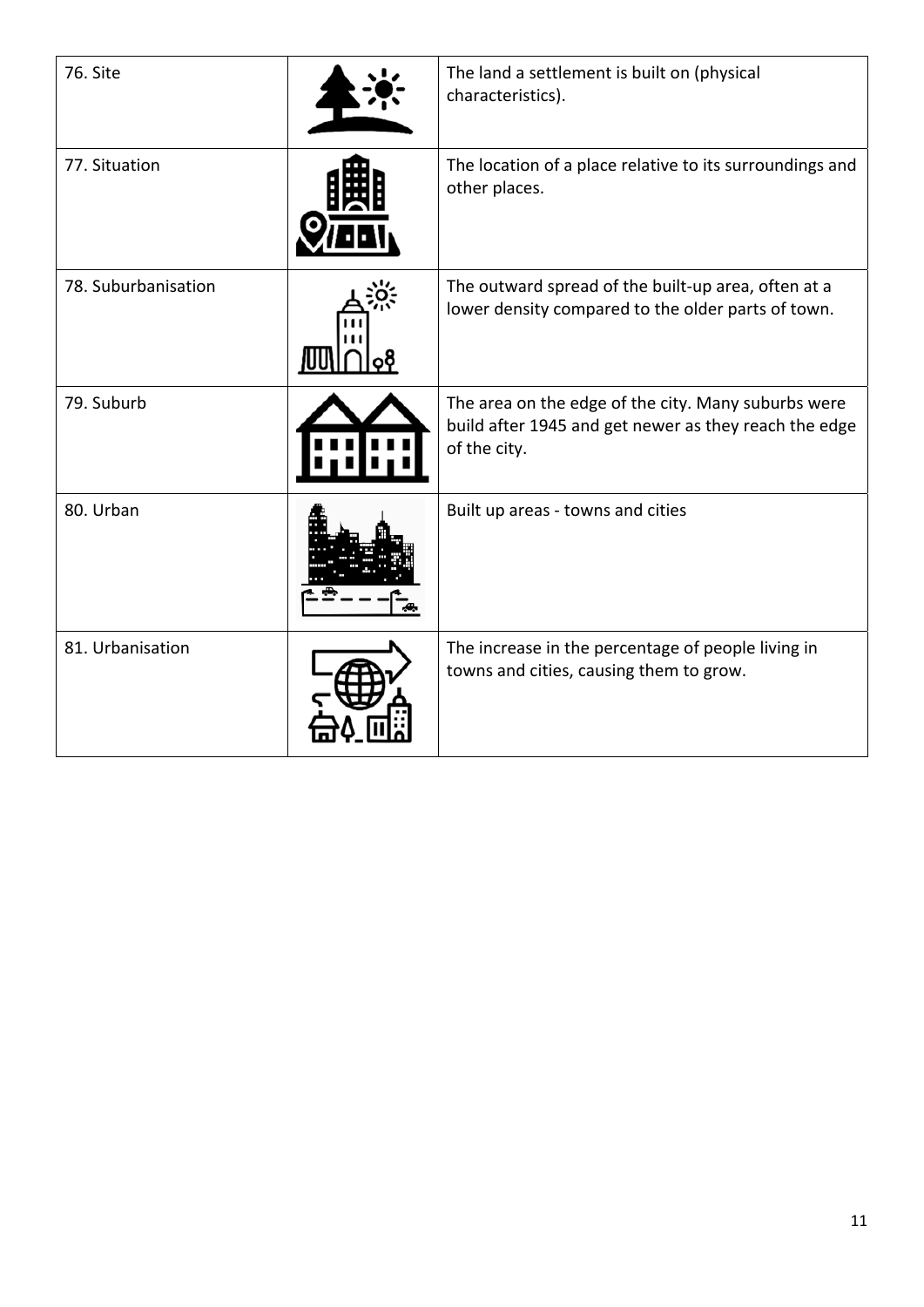## Global Development

| Key word                   |   | Definition                                                                             |
|----------------------------|---|----------------------------------------------------------------------------------------|
| 82. Adult literacy         |   | The % of the adult population able to read and write.                                  |
| 83. Birth rate             |   | The average number of births per 1000 population per<br>year.                          |
| 84. Death rate             |   | The average number of deaths per 1000 population per<br>year.                          |
| 85. Development            |   | is a positive change to quality of life.                                               |
| 86. Economically<br>active | ய | The part of the population that is employed, ages 15-64.                               |
| 87. Elderly<br>dependents  |   | People usually over 65 who are dependent on<br>the younger economically active people. |
| 88. Fertility rate         |   | The average number of children born to a woman in her<br>lifetime.                     |